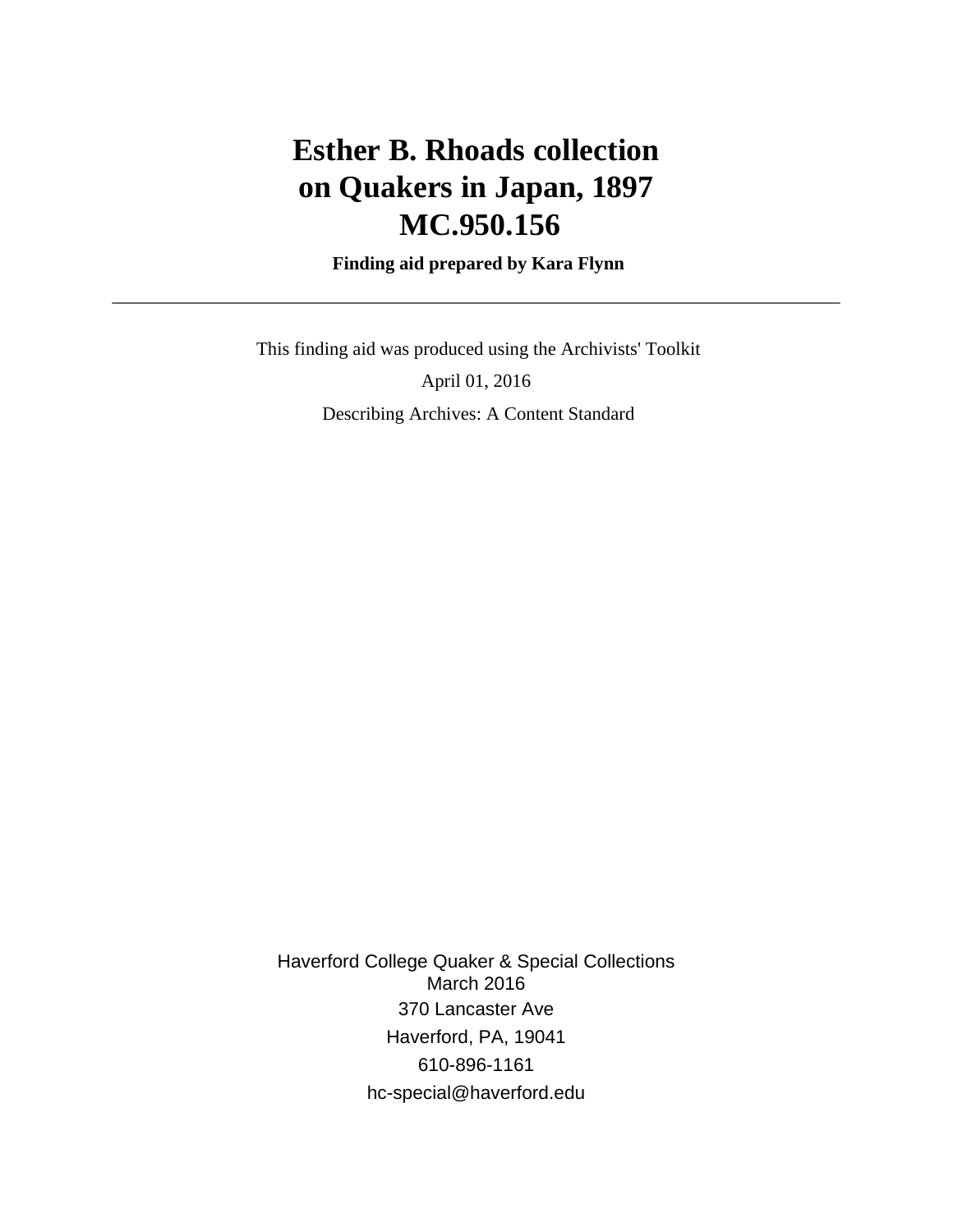# **Table of Contents**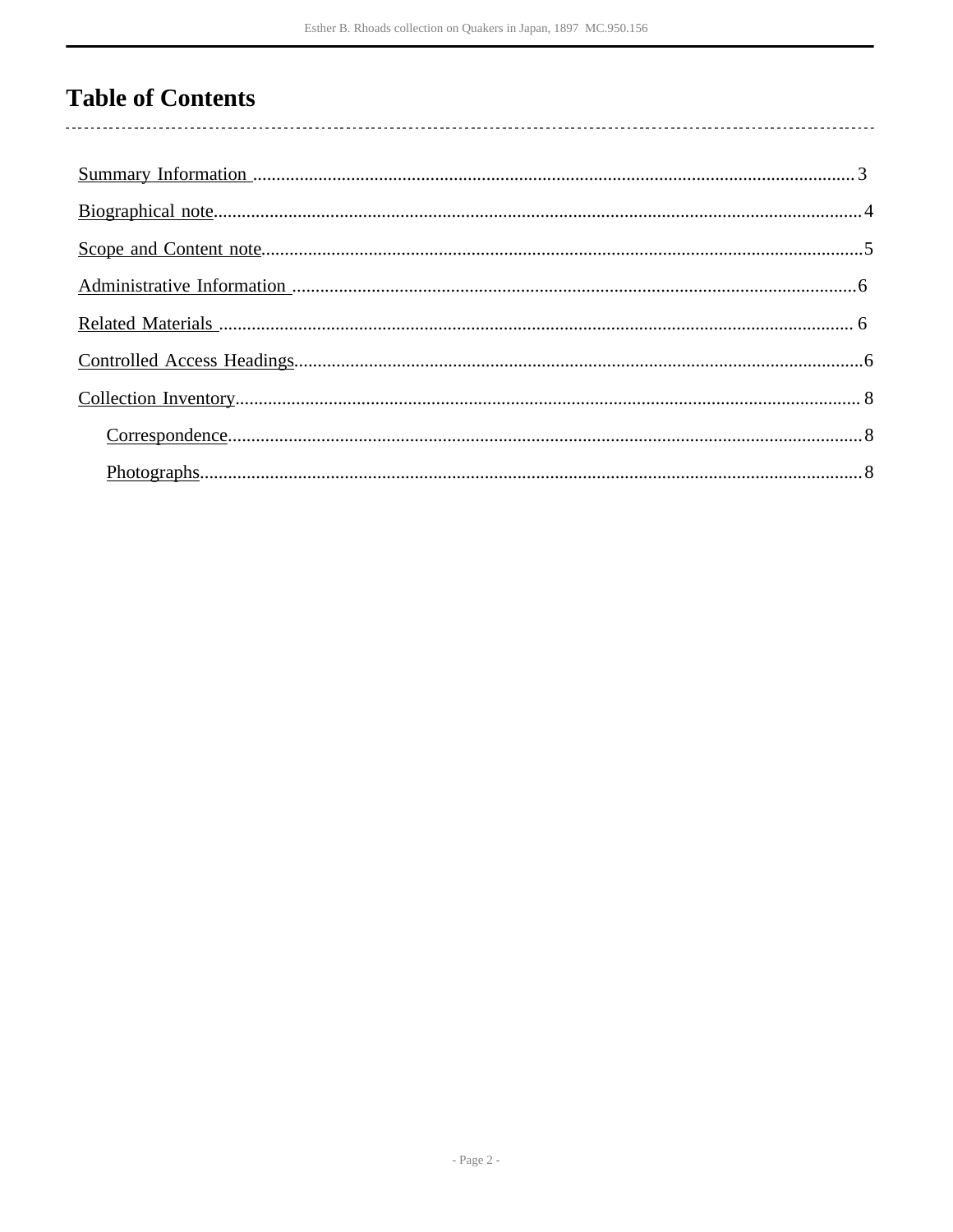# <span id="page-2-0"></span>**Summary Information**

 $\ddotsc$ 

| Haverford College Quaker & Special Collections  |
|-------------------------------------------------|
| Hartshorne, Anna C. (Anna Cope), 1860-1957      |
| Nitobe, Inazo, 1862-1933.                       |
| Rhoads, Esther Biddle, 1896-1979                |
| Esther B. Rhoads collection on Quakers in Japan |
| 1897-1935                                       |
| 2.0 Folders                                     |
| English                                         |
|                                                 |

### **Preferred Citation**

Esther B. Rhoades collection on Inazo Nitobe (MC.950.156), Quaker & Special Collections, Haverford College, Haverford, PA.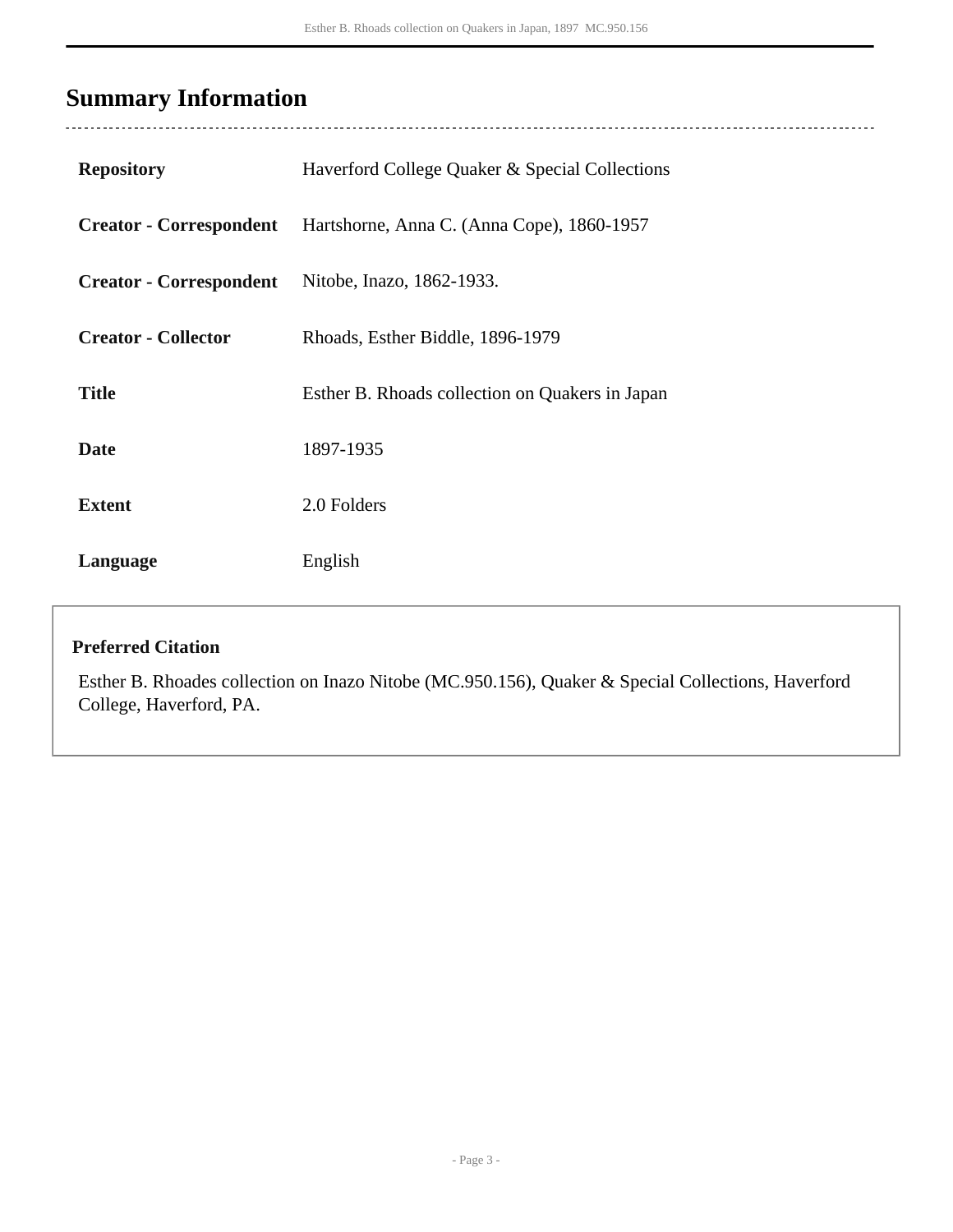## <span id="page-3-0"></span>**Biographical note**

Inazo Nitobe (1862-1933) was a Japanese Quaker, author, educator, and politician. He rose to fame as an agricultural sugar expert, was the president of several colleges, and was a Carnegie exchange professor to the United States.

At 13, he entered Tokyo English School. By studying English, he became acquainted with Christianity and the Bible. In 1877 he entered the newly founded Sapparo Agricultural College in the northern island of Hokkaido and graduated in 1881. William S. Clark, from Amherst College, was the viceprincipal of the Sapparo Agricultural College, although he left the college before Nitobe started attending. He left a strong influence on the students, particularly in the way ethics was taught. He said the only way he could teach ethics was by teaching the Bible. All of his students became Christians and signed Clark's "Covenant of Believers in Jesus." Nitobe subsequently became a Friend when he was 22 years old while doing graduate study at Johns Hopkins University. He joined Baltimore Yearly Meeting. In 1885, Inazo and a Japanese classmate were invited from Baltimore to Philadelphia by the Women's Foreign Missionary Association of Friends to advise them about establishing a Quaker mission in Japan. This ultimately resulted in the establishment of the Friends Girls School in Tokyo and ten agricultural missions in Iberaki Province, just north of Tokyo. Most notably, he was the leader of the Japanese delegation to the League of Nations in Geneva, Switzerland, in 1919, and when he arrived there he was promptly appointed under-secretary general of the League. Nitobe is famous for coining the phrase, "Bridge across the Pacific"; for writing the history of William Penn; and for the book, Bushido: The Soul of Japan. He is the only known Quaker whose picture is on his country's currency.

Anna Cope Hartshorne (1860-1957) was born in Germantown, Pa, the daughter of Henry Hartshorne and Mary Elizabeth Brown. Anna Hartshorne was prominent in the founding of Tsuda College for women in Tokyo, Japan in 1900 and nurtured it over the next forty years. She almost singly raised funds in the United States to rebuild the college after the 1923 Earthquake. Anna met Ume Tsuda, the founder of Tsuda College, one of the first women's institutions of higher education in Japan, at Bryn Mawr College in 1885 where the Japanese woman was studying at the invitation of President James E. Rhoads and where Anna was studying Greek. The only child of Dr. Henry Hartshorne, an advocate of female medical education, Anna would sit for the Harvard University Examinations for Women in 1888, which she passed with high credit in Elementary Greek and German.

Anna renewed her acquaintance with Tsuda when she came to Tokyo in 1893 with her father at the invitation of a group of Japanese doctors impressed with Dr. Hartshorne's work, "Essentials of the Principles and Practice of Medicine." In 1897 she and her father again returned to Japan as lay missionaries and Anna taught at the Friends' School in Tokyo. When her father died later that year, it was Ume Tsuda who helped her friend overcome her sorrow.

But it would be Anna who would be the mainstay of Tsuda College when it was founded as Joshi Eigaku Juku (Women's Institute of English Studies) in 1900 with the financial assistance of a group of Philadelphia women. It was the first institute for women in Japan to offer an education beyond the high school level.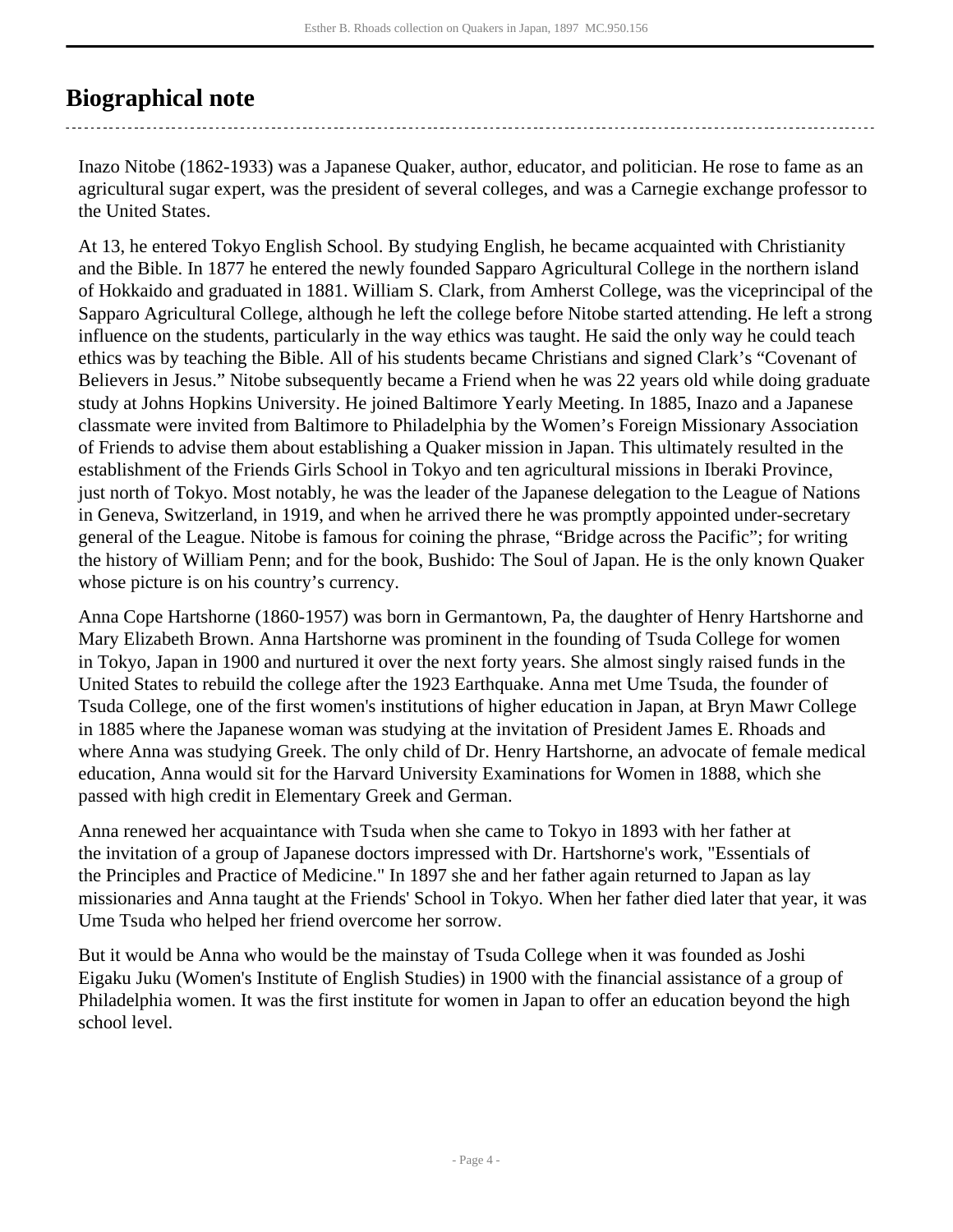Anna had helped to raise those funds for Tsuda's school in association with the Committee of The American Women's Scholarship for Japanese Women. She came again to Japan in May, 1902 to teach at Tsuda's school but only planned to stay for six months. She may not have intended to return but during travels in Europe she became aware that her life's work was truly in Japan. As a teacher and administrator at Joshi Eigaku Juku until 1940, Anna would influence two generations of Japanese women. Because of her friendship with Mary Elkinton, author Nitobe Inazo's wife, she was instrumental in the writing of "Bushido: The Soul of Japan" (1900), an explanation of the Japanese samurai ethic in English, a book still in print today.

She published her own book, "Japan and Her People" in 1902. But most importantly, Anna Hartshorne helped support and guide Tsuda College until the onset of World War II. When the 1923 Earthquake devastated Japan, when hundreds of thousands were killed and Tsuda College destroyed, Anna took off for the United States and, over the next few years, raised \$500,000, a substantial sum at the time, to rebuild the college. Ume Tsuda died in 1930, but Anna remained to oversee rebuilding of the college and continue Ume Tsuda's expectations for Japanese women.

Anna went on home leave in 1940 with every intention of returning to Tsuda College, but once the Pacific War began was unable to fulfill her promise. She died in Philadelphia on October 2, 1957 at the age of 97.

Esther Biddle Rhoads (1896-1979), a birthright Quaker, was born in Philadelphia the daughter of Margaret Paxson Rhoads and Edward G. Rhoads, M.D. She grew up in a home environment of religious commitment, and surrounded by the kind of far-reaching, intertwined kinship network. She was one of four children in what she once described as a "happy, active" household. Her siblings were an older sister, Ruth Ely Rhoads; a younger sister, Caroline Paxson Rhoads; and a younger brother, Jonathan Evans Rhoads (who became a prominent Philadelphia physician and educator). Although the family made their home in Germantown, they also owned a farm called Maple Grove, outside of New Hope in Bucks County, PA. Maple Grove had been in the Paxson family for generations; for Margaret and Edward Rhoads, their children, and many of their relatives, it was a retreat for weekends, holidays, summers. Jonathan E. Rhoads, her paternal grandfather, was a Friends minister who visited Japan in1892. Margaret P. Rhoads was a member of the Women's Foreign Missionary Association of Friends of Philadelphia; as a child, Esther sometimes helped to make Christmas boxes for Friends Girls School in Tokyo. Edward G. Rhoads, in addition to being a physician, was an influential Friend and minister of Germantown Monthly Meeting. He, too, was strongly interested in missionary and peace work.

### <span id="page-4-0"></span>**Scope and Content note**

This collection is comprised of three folders of materials related to Quakers in Japan, and specifically focuses on the American Quaker, Anna C. Hartshorne, and the Japanese Quaker, Inazo Nitobe, collected by Esther B. Rhoades. The collection includes mainly Nitobe's correspondence, but also includes photographs of various members of the Hartshorne family, as well as members of Inazo Nitobe's family.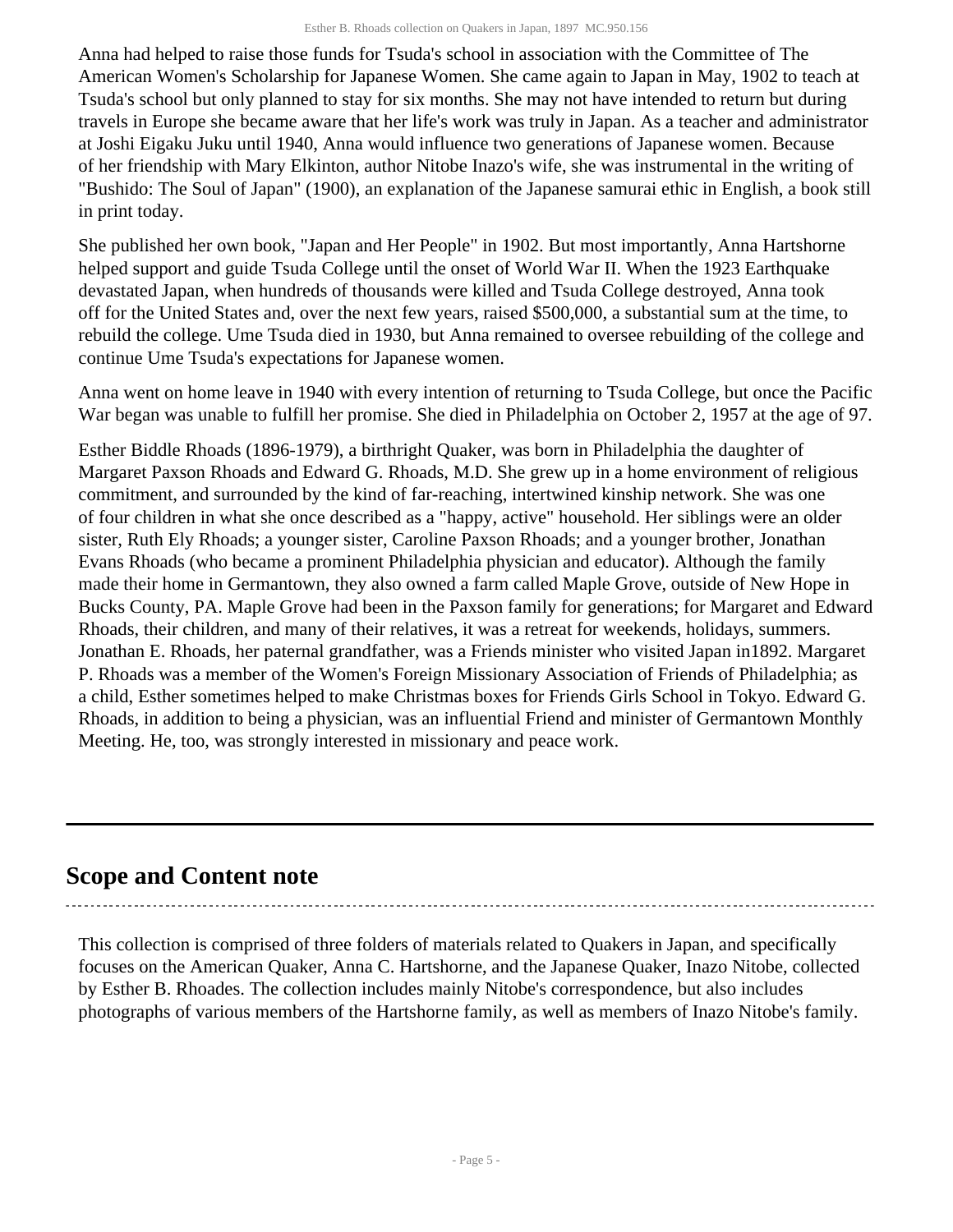### <span id="page-5-0"></span>**Administrative Information**

#### **Publication Information**

Haverford College Quaker & Special Collections March 2016

#### **Use Restrictions**

Standard Federal Copyright Law Applies (U.S. Title 17).

#### **Acquisition**

Unknown.

#### **Processing Information**

Processed by Kara Flynn; completed March 2016.

## <span id="page-5-1"></span>**Related Materials**

#### **Related Materials**

- MC.950.140 Inazo Nitobe papers
- MC 1153 Esther B. Rhoads papers
- MC 1030 Hartshorne family papers

## <span id="page-5-2"></span>**Controlled Access Headings**

**Genre(s)**

- Correspondence.
- Photographs.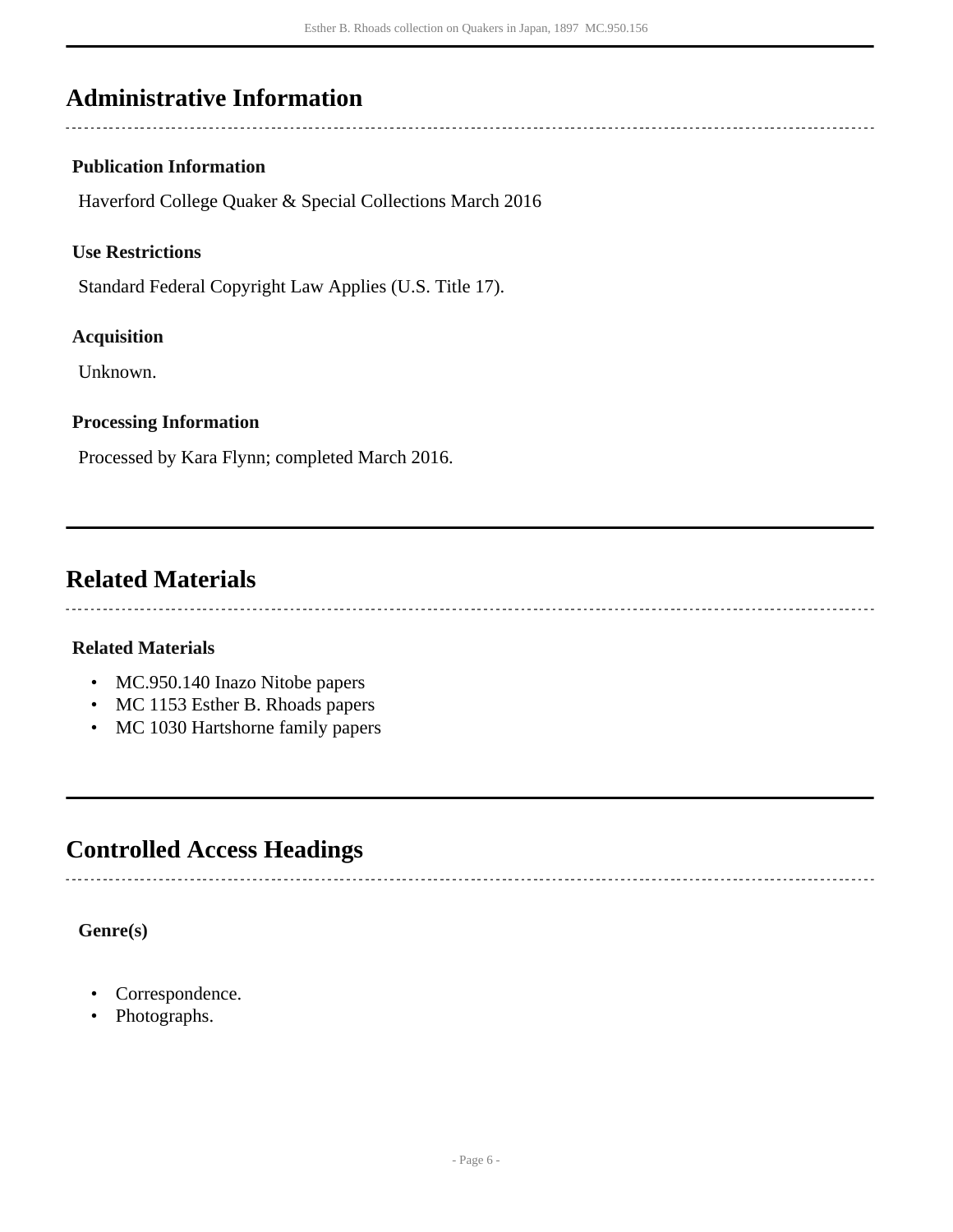### **Geographic Name(s)**

• Japan

### **Subject(s)**

- Japan -- History
- Japanese authors
- Quakers
- Quakers--History
- Society of Friends--Japan.